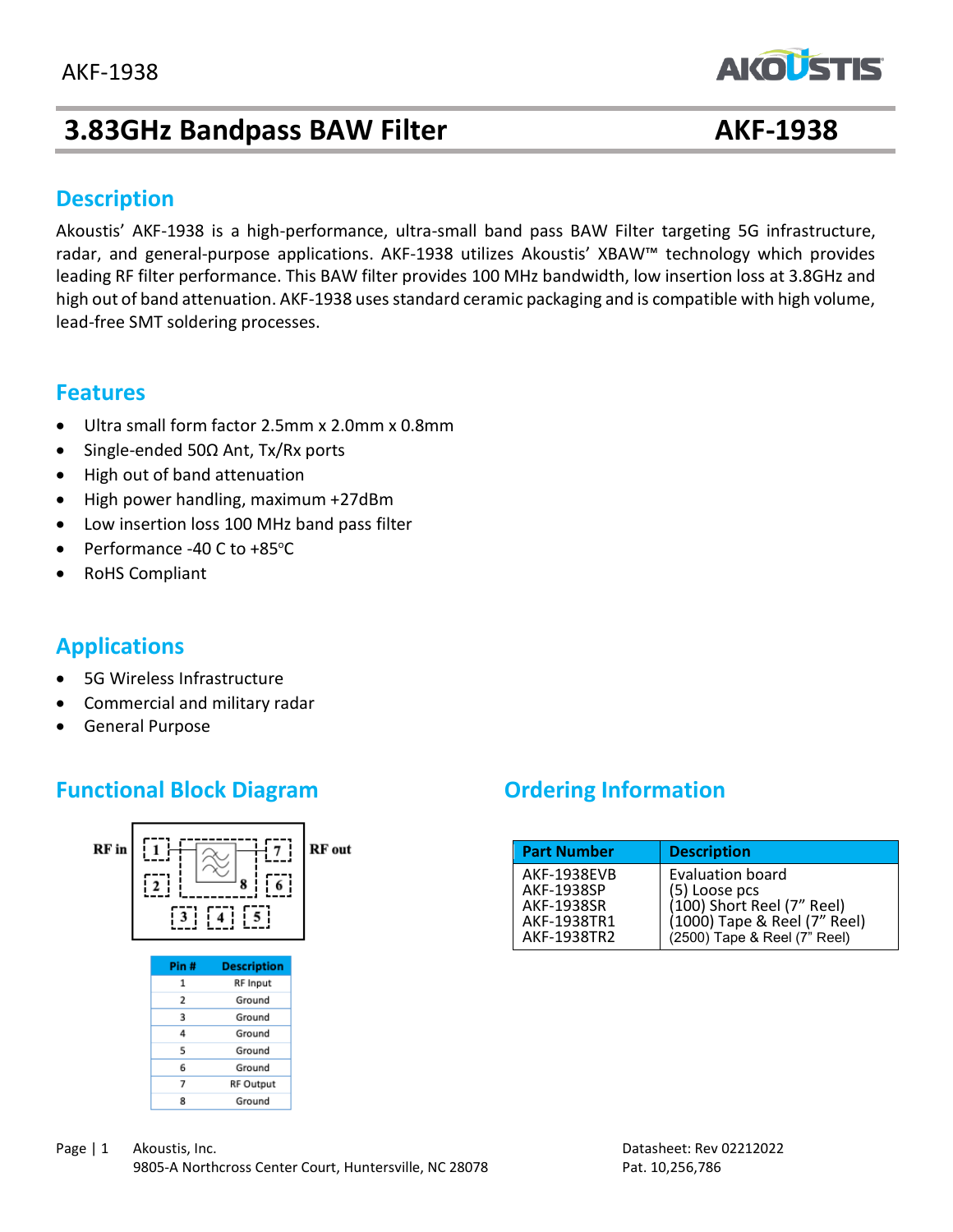

# **Absolute Maximum Rating**

| <b>Parameter</b>           | <b>Conditions</b>                               | <b>Rating</b>           |
|----------------------------|-------------------------------------------------|-------------------------|
| <b>Storage Temperature</b> |                                                 | -40 to 125 $^{\circ}$ C |
| <b>Input Power</b>         | Signal: 5G NR, 100 MHz, PAR 7.8dB<br>Temp: 80°C | $+28$ dBm               |

A combination of AMR conditions may result in damage to the device.

## **Operating Parameters(Temp = -40<sup>o</sup>C to +85<sup>o</sup>C unless otherwise noted)**

| <b>Parameter</b>                   | <b>Conditions</b>        | <b>Units</b> | Min. | Typ.        | Max. |
|------------------------------------|--------------------------|--------------|------|-------------|------|
| <b>Center Frequency (Fc)</b>       |                          | <b>MHz</b>   |      | 3830        |      |
| <b>Pass Bandwidth</b>              |                          | <b>MHz</b>   | 90   | 100         |      |
| <b>Insertion Loss</b>              | $3780 - 3880$ MHz        | dB           |      | $1.8^{(1)}$ | 3    |
| Amplitude Variation <sup>(2)</sup> | 3780 - 3880 MHz          | dB           |      | 1.0         | 1.5  |
|                                    | $0 - 2880$ MHz           | dB           | 40   | 42          |      |
|                                    | $2880 - 3720$ MHz        | dB           | 45   | 50          |      |
|                                    | $3960 - 4000$ MHz        | dB           | 45   | 50          |      |
| <b>Attenuation</b>                 | $4000 - 4800$ MHz        | dB           | 45   | 50          |      |
|                                    | $4800 - 7640$ MHz        | dB           | 40   | 45          |      |
|                                    | 7640 - 9500 MHz          | dB           | 40   | 45          |      |
| <b>Return Loss</b>                 | 3780 - 3880 MHz          | dB           | 11   | $16^{(1)}$  |      |
| Load Impedance                     |                          | Ω            |      | 50          |      |
| <b>Power Handling</b>              | 5G NR, 100 MHz,          | dBm          |      |             | 27   |
|                                    | <b>PAR 7.8dB</b>         |              |      |             |      |
| 2 <sup>nd</sup> Harmonic           | Po=28dBm $(25^{\circ}C)$ | dBm/MHz      |      | $-38$       |      |

Note:

- 1. Averaged over specified frequency at room temperature
- 2. Amplitude ripple defined peak-to-valley difference over specified pass band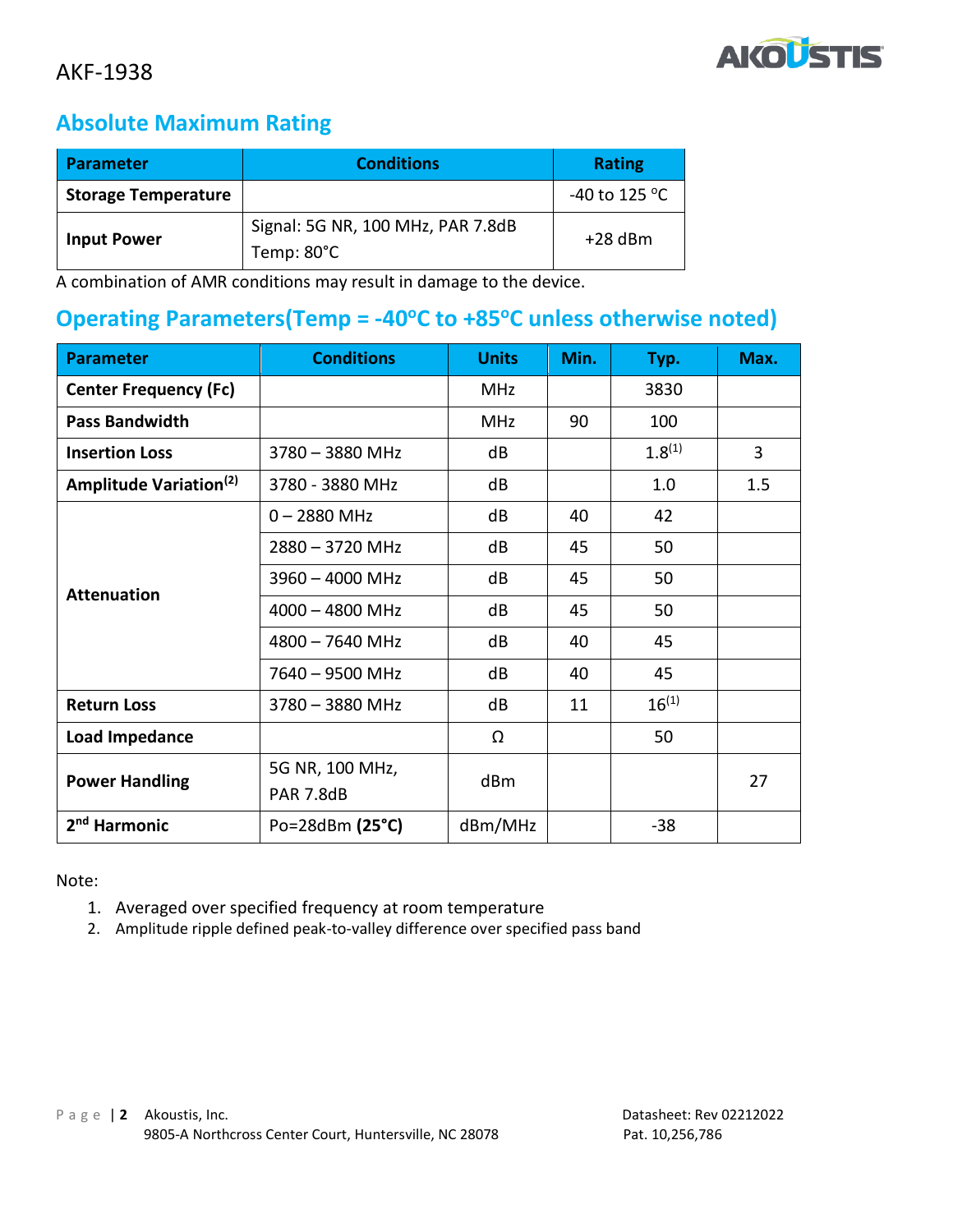

# **EVB Schematic & Layout**



Note:

- 1) Center ground pad vias 6mil diameter
- 2) RF ground vias 10mil diameter

## **Bill of Materials**

| <b>Reference Des.</b> | <b>Value</b> | <b>Description</b>   | <b>Manufacturer</b> | <b>Part Number</b> |
|-----------------------|--------------|----------------------|---------------------|--------------------|
| <b>PCB</b>            | N/A          | 3 layer              | Multiple            |                    |
| U1                    | N/A          | 3.8 GHz BAW Filter   | Akoustis            | AKF-1938           |
| $\lfloor 1$           | 2.4nH        | Chip inductor, 0201, | Murata              | LQP03HQ2N4B02D     |
| L <sub>2</sub>        | 2.4nH        | Chip inductor, 0201, | Murata              | LQP03HQ2N4B02D     |
|                       |              |                      |                     |                    |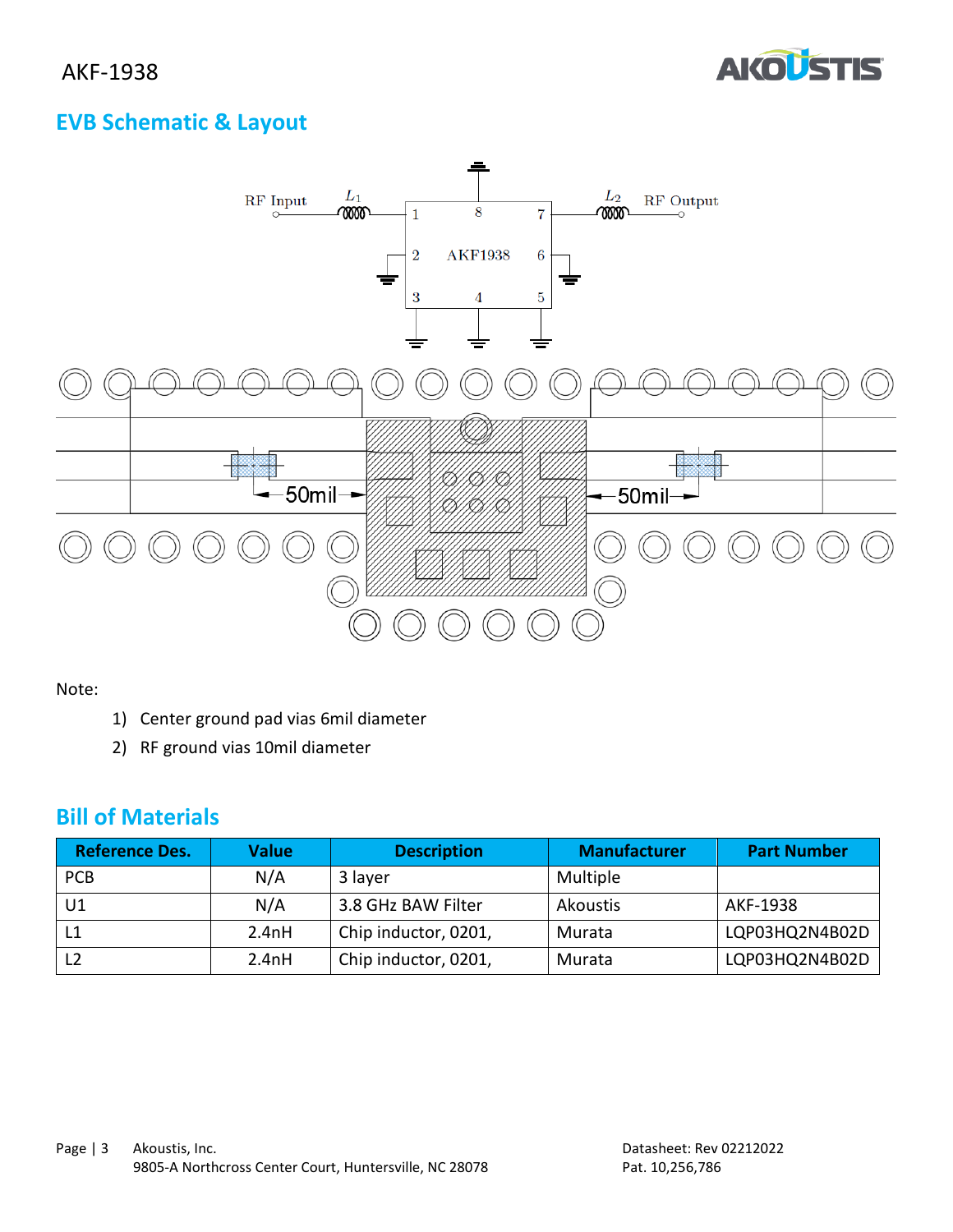# AKF-1938



# **Performance Plots (Temp = 25<sup>o</sup>C unless otherwise noted)**





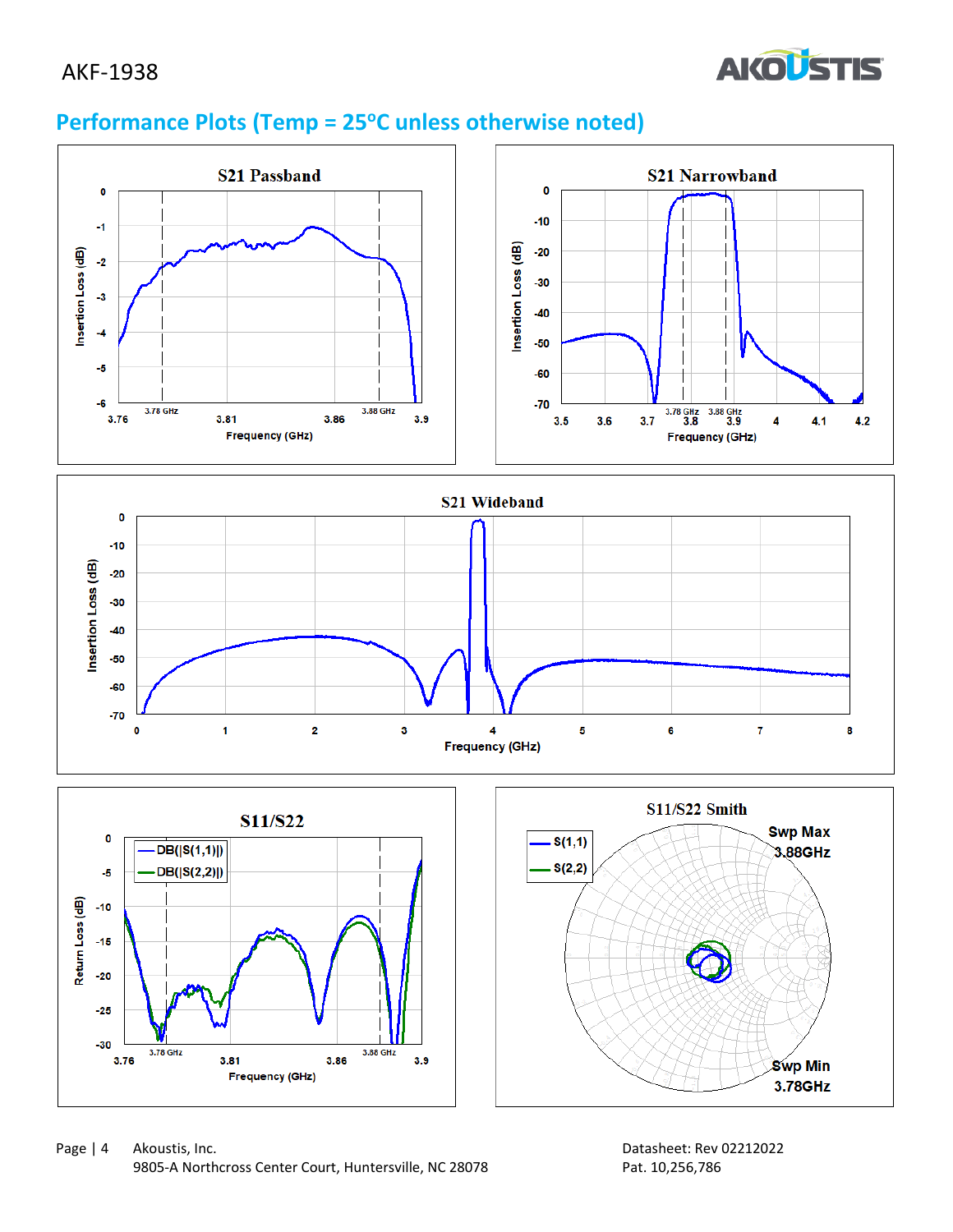



# **Package Dimensions & Pin Descriptions**

- Notes:<br>- All Units are in mm unless otherwise stated<br>- General Tolerance:<br>Linear X.XXX = ±0.050mm<br>X.XX = ±0.10mm
	- -







NOTES: ---<br>1. PLATING THICKNESS<br>ELECTRO Ni : 1.27∼8.89µm(S/P)<br>ELECTRO Au : 0.30∼1.00µm(S/P)

## **PCB Mounting Pattern**

- Notes:<br>- All Units are in mm unless otherwise stated<br>- General Tolerance:<br>Linear X.XXX = ±0.050mm<br>X.XX = ±0.10mm
	-
	-



P a g e | **5** Akoustis, Inc. Datasheet: Rev 02212022 9805-A Northcross Center Court, Huntersville, NC 28078 Pat. 10,256,786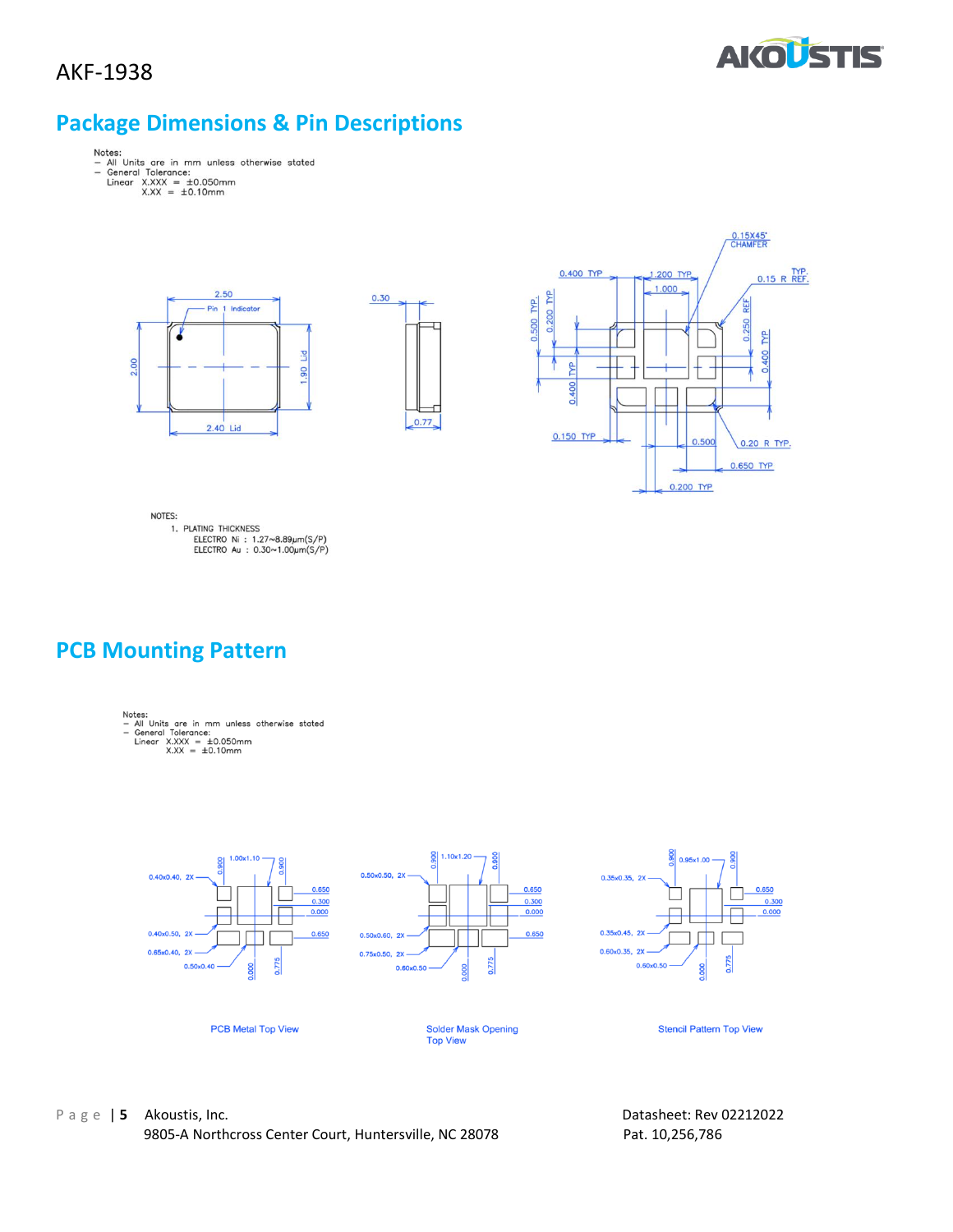

# **Typical Part Marking**



# **Reel Dimension**



| <b>Reel Dimensiones</b> |                   |                   |                 |                        |                   |                       |
|-------------------------|-------------------|-------------------|-----------------|------------------------|-------------------|-----------------------|
| <b>Reel Size</b>        | <b>Tape Width</b> |                   | в               |                        | D                 | W1 *measured at hub   |
| 7 Inch                  | 8 <sub>mm</sub>   | $180 + 0/-2.0$ mm | $2.0$ mm +/-0.5 | $13.0 + 0.5 / -0$ mm   | $60.0 +/- 2.0$ mm | $8.40 + 1.5 / -0$ mm  |
|                         | $12 \, \text{mm}$ | $180 + 0/-2.0$ mm | $2.0$ mm +/-0.5 | $13.0 + 0.5 / -0$ mm   | $60.0 +/- 2.0$ mm | $12.40 + 2.0 / -0$ mm |
|                         | $16$ mm           | 180 +0/-2.0 mm    | $2.0$ mm +/-0.5 | $13.0 + 0.5 / -0$ mm   | $60.0 +/- 2.0$ mm | $16.40 + 2.0 / -0$ mm |
| 13 Inch                 | 8 <sub>mm</sub>   | $330 +/- 2.0$ mm  | $2.0$ mm +/-0.5 | $13.0 + 0.5 / -0.2$ mm | $102 +/- 2.0$ mm  | $8.8 + 2.0 / -0$ mm   |
|                         | $12 \, \text{mm}$ | $330+/- 2.0$ mm   | $2.0$ mm +/-0.5 | $13.0 + 0.5 / -0.2$ mm | $102 +/- 2.0$ mm  | $12.8 + 2.0 / -0$ mm  |
|                         | $16$ mm           | $330+/- 2.0$ mm   | $2.0$ mm +/-0.5 | $13.0 + 0.5 / -0.2$ mm | $102 +/- 2.0$ mm  | $16.8 + 2.0 / -0$ mm  |

Note: 7 Inch Reel Only Has One Opening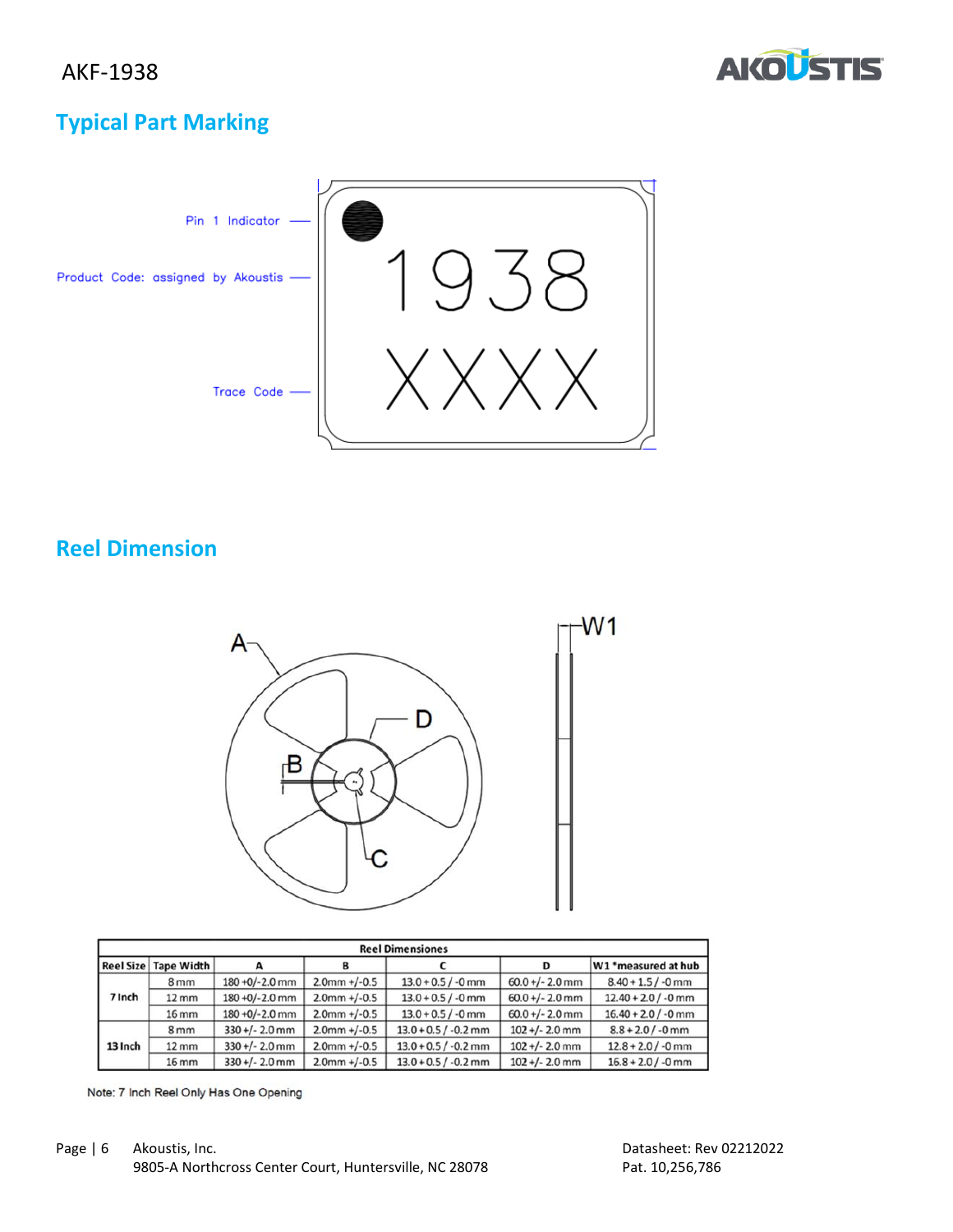

## AKF-1938

# **Tape Dimension**

Ao = 2.25<br>Bo = 2.70<br>Ko = 1.20



# **Recommended Solder Profile**

#### Parameter

# Pb Free

| Max Ramp Up Rate                  | 6 Deg C/Second  | 6 Deg C/Second  |
|-----------------------------------|-----------------|-----------------|
| Soak Temp Time Ts(min) - Ts (max) | 135 - 155 Deg C | 150-200 Deg C   |
| Max Soak Time Ts                  | 2 minutes       | 3 minutes       |
| Liquidous Temp TL                 | 183 Deg C       | 220 Deg C       |
| Max Time Above TL                 | 150 Seconds     | 150 Seconds     |
| Max Peak Temperature TP           | 225 Deg C       | 260 Deg C       |
| Max Time at Peak TP               | 30 Seconds      | 30 Seconds      |
| Max Ramp Down Rate                | 10 Deg C/Second | 10 Deg C/Second |

**Eutectic Sn/Pb**